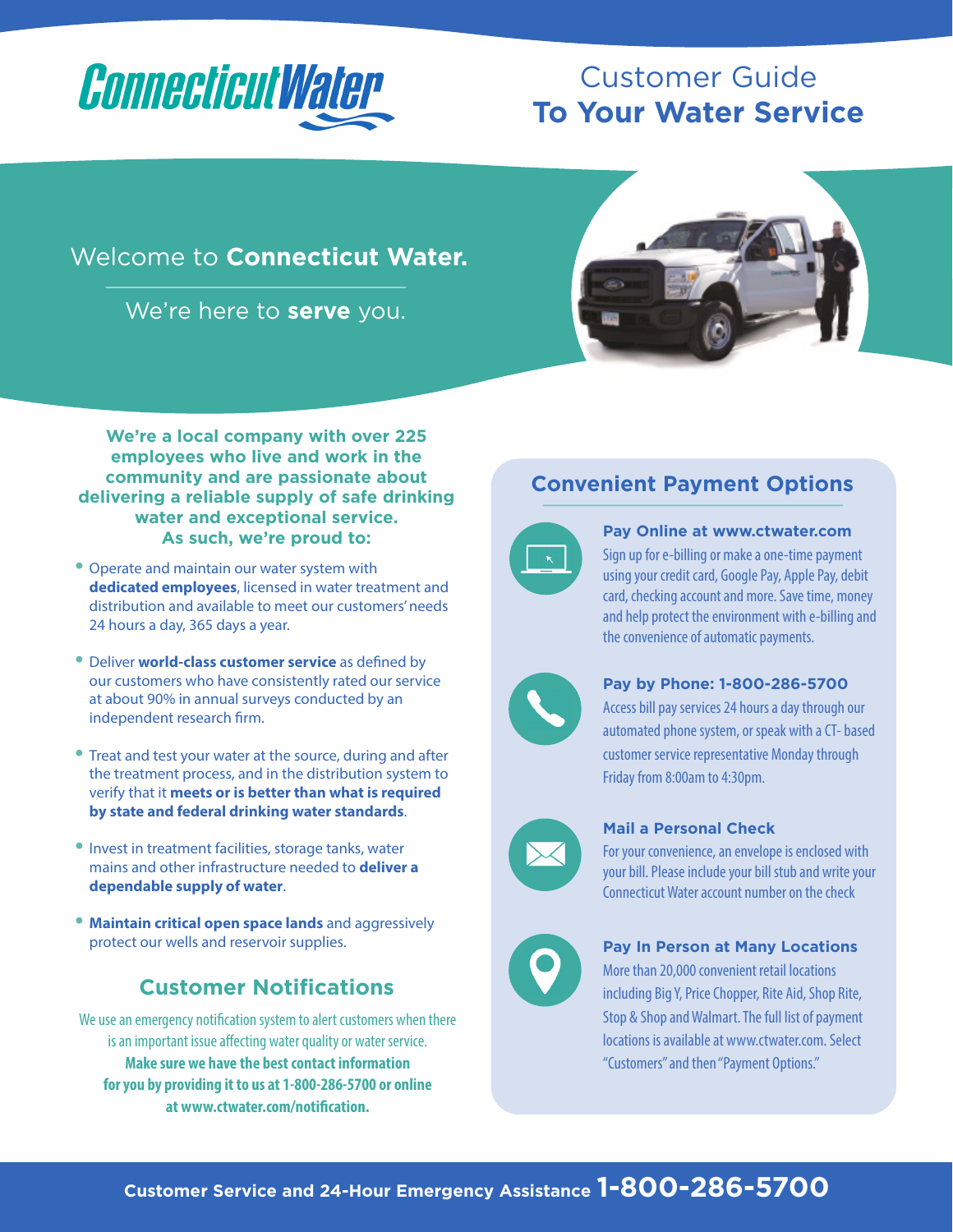#### We work hard to manage costs and deliver you **safe, reliable water service**.

We work hard to manage costs and deliver you water for about a penny per gallon! An average residential customer gets the water to meet their daily needs for about \$2 per day.



Connecticut Water offers a **Water Rate Assistance Program** (WRAP) for income-eligible customers. It is the first program of its kind offered by a water utility in Connecticut. Through WRAP, income-eligible customers can get a 15% reduction on their water bill. WRAP complements our existing **H2O** and **Operation Fuel** assistance programs.

For more information on our financial assistance programs, please visit ctwater.com/H2O or call us at 1-800-286-5700

## **Be Sure Before You Open The Door**

At Connecticut Water, we are pleased to be a leader among water utilities with our efforts to protect our customers.

Our award-winning program, *Be Sure Before You Open the Door*, will send an email to our customers with a photo of the service person en route for a scheduled appointment.

You can feel better knowing who to expect *before* our employee knocks on your door. The emailed photo will match the photo on the service employee's company-issued ID, which has a unique background and holographic watermark.

Your safety is important to us. To take advantage of this program, please be sure we have your email address.



## A lot goes into delivering **high quality water** from the source to you.

#### **PROVIDING SAFE AND RELIABLE WATER SYSTEM OPERATIONS 24/7:**

- **18** surface water supplies
- **200+** groundwater wells
- **22** treatment facilities including 5 major surface water treatment facilities
- **1,700** miles of water main
- **9,700** fire hydrants
- **98,000** service lines
- **170,000** water quality tests per year

**Connecticut Water invests nearly \$65 MILLION in infrastructure**  a year



## It takes a **TEAM** to provide **safe reliable service** to Connecticut communities.

- **200+** water professionals to serve you
- Licensed and certified by State of Connecticut
- Over **1,600** customer appointments per month
- **120,000** customer calls per year
- Provide timely, accurate customer information
- After hours and emergency response
- Preventive maintenance and contingency plans minimize service interruptions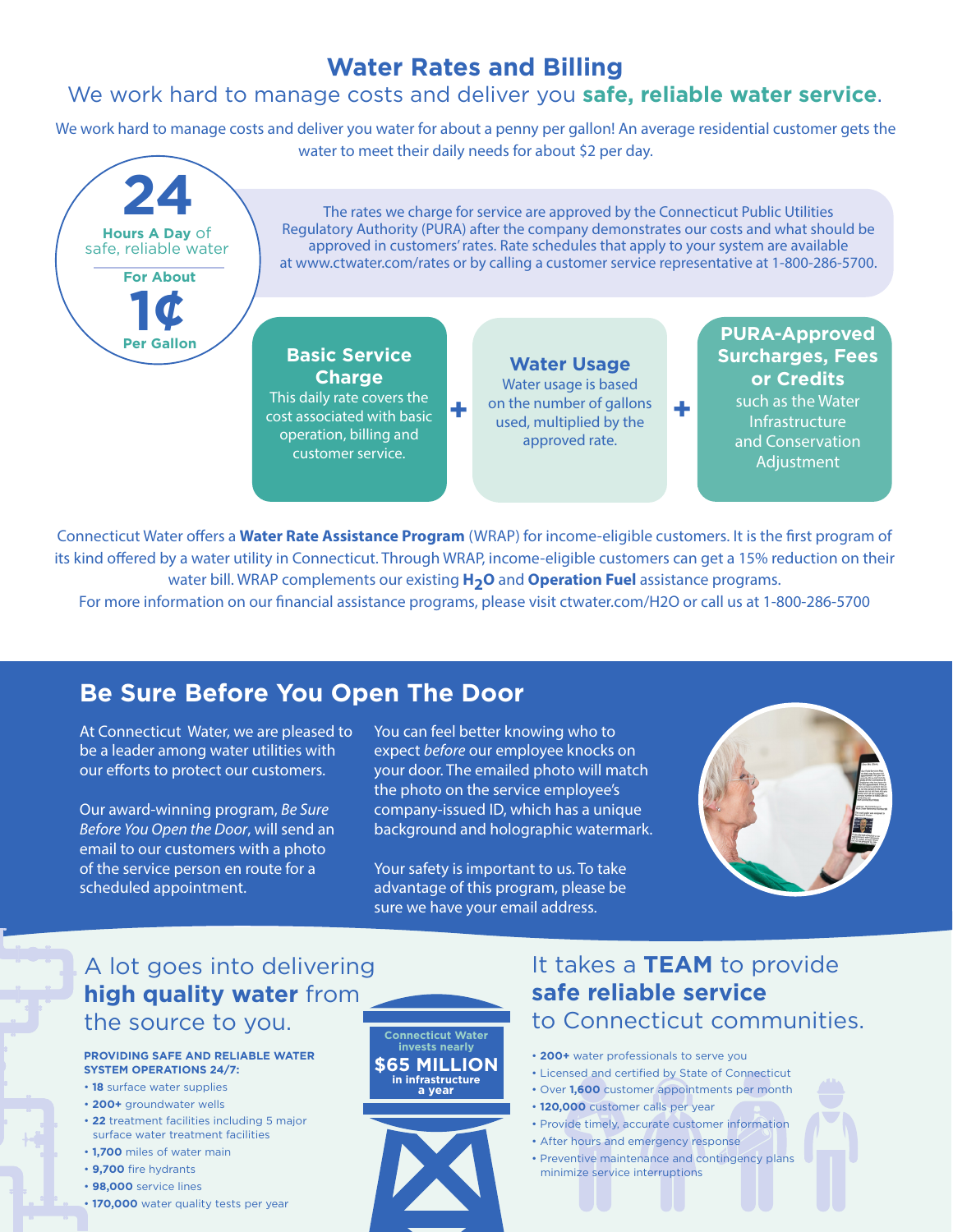## Connecticut Water is **committed to preserving our environment**  for current and future generations.

Protection of **OPEN SPACE AND WATERSHED LANDS**

**WATER CONSERVATION** education and programs

**INFRASTRUCTURE INVESTMENTS** to reduce systems water loss

**SUSTAINABLE DESIGN** of buildings and facilities



## **Water Conservation Tips**

You can **help conserve** our **precious natural resources.** For more tips, visit ctwater.com/conservation.

- Install water-saving devices on faucets and toilets.
- Check each faucet and toilet for leaks. Even a slow drip can waste a lot of water each day.

• Turn off the water while brushing your teeth, washing the dishes or washing your hands.

• Keep a jug of drinking water in the refrigerator so that you won't have to run the tap until it's cold.

• Water the lawn and garden only when necessary and in the early morning or evening.

• Choose native plants when landscaping - they rarely need to be watered!

**Connecticut Water is committed to your satisfaction and our customer service practices are regulated by PURA. We want you to know your rights as a customer:** 

If there is a serious illness in your home, please contact us. We will coordinate with you and your physician to document the illness. We will not terminate water service if a doctor or doctor's office certifies the illness within 13 days of a shut-off notice mailing date.

If you have a question, complaint or dispute on all or part of a bill, contact us at 1-800-286-5700. If the matter is not satisfactorily resolved by a customer service representative or manager, you may ask for the company review officer to consider the problem. Copies of our rates, special charges, and rules and regulations are all available at ctwater.com.

Additional information on the right to water service during a serious illness and right to dispute a bill can be found at ctwater.com/customers/customer-rights.

We offer assistance programs to qualifying customers. Please visit ctwater.com/H2O or call us at 1-800-286-5700 if you are having trouble paying your bill.

**Connecticut Water's water conservation rate encourages wise water use. Residential customers will pay a slightly higher rate for water used in a billing period that averages more than 200 gallons per day.**

**Should it be necessary to issue an order for mandatory water conservation, there is a fee of up to \$200 for customers who do not comply. The fee would be assessed only after Connecticut Water communicated to customers that a mandatory conservation request was in effect.**

#### **Shutoff For Nonpayment**

We never want to terminate a customer's water service, but sometimes it is the only way to resolve a delinquent bill and ensure that our paying customers are not burdened by expenses incurred from others' unpaid bills.

If a bill remains unpaid 30 days after it is issued, interest charges will be added on the balance and water service will be subject to our termination procedures as follows:

- **•** A reminder notice is sent if a bill is unpaid after 30 days,
- **•** A shutoff notice is mailed if the bill remains unpaid 33 days after the reminder notice (63 days after original bill), and
- **•** Water service may be terminated if payment is not received within the 15 days following a shutoff notice being issued.

If service is terminated for nonpayment, any outstanding balance plus additional charges (turn-off/turn-on fees) will have to be paid before water service is restored. Please notify us promptly if you have forwarded payment that has not yet been applied to your account so we can investigate to avoid any unnecessary interruption to your service.